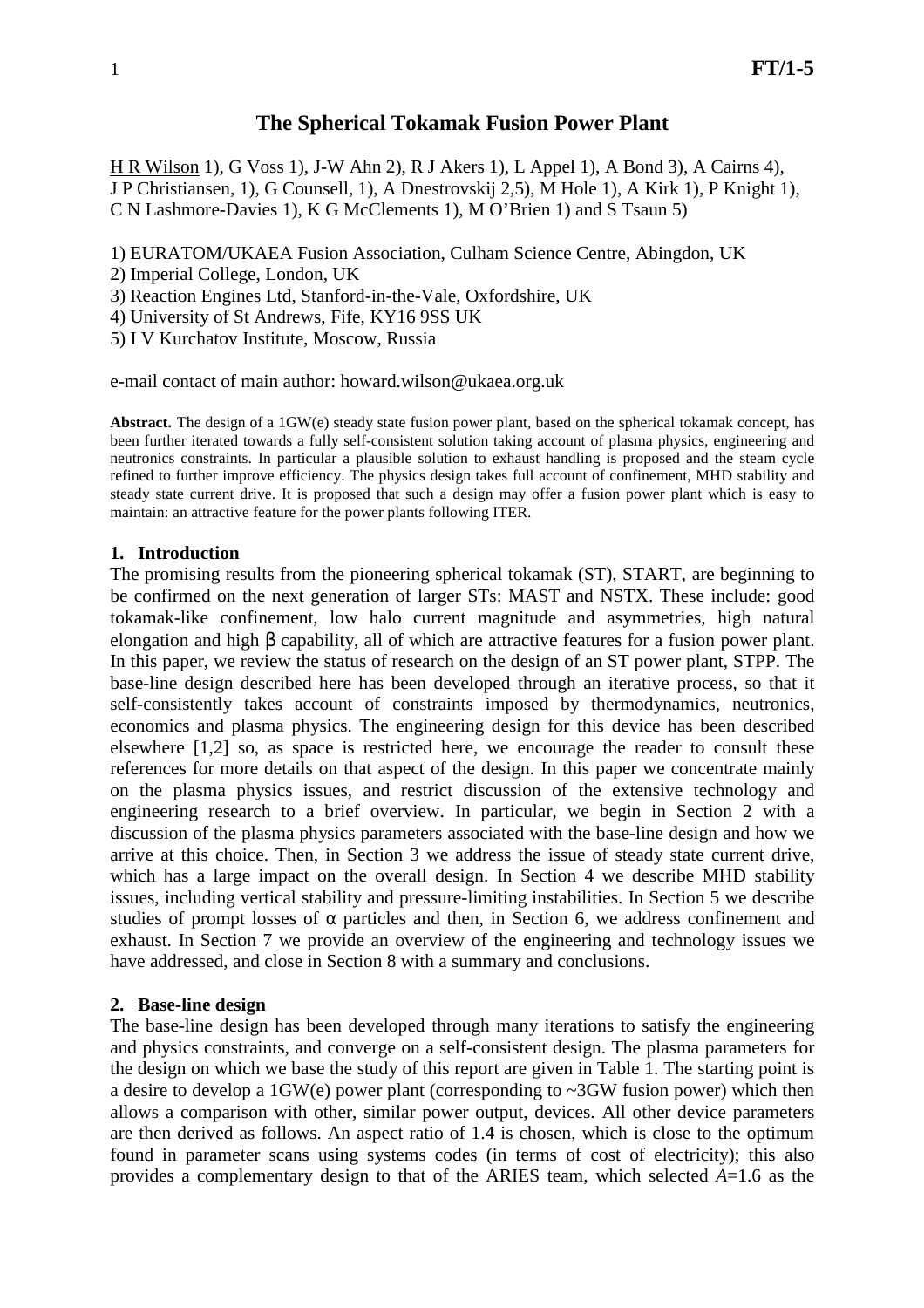| <b>Parameter</b>                                                       | <b>Value</b> |
|------------------------------------------------------------------------|--------------|
| Major radius/minor radius (m)                                          | 3.42/2.44    |
| Elongation                                                             | 3.2          |
| Triangularity                                                          | 0.55         |
| Plasma current (MA)                                                    | 31           |
| Centre rod current (MA)                                                | 30.2         |
| Safety factor on axis, at edge                                         | 3, 15        |
| Line-avge, central density $(\overline{\times 10^{19} \text{m}^{-3}})$ | 10.8, 12.6   |
| Greenwald density $(\times 10^{19} \text{m}^{-3})$                     | 16.6         |
| Average temperature (keV)                                              | 22           |
| $\beta$ (%), $\beta_N$                                                 | 59, 8.2      |
| Internal inductance, $l_i(2)$                                          | 0.21         |
| $Z_{\rm eff}$                                                          | 1.6          |
| Fusion power (GW)                                                      | 3.1          |
| CD power (MW)                                                          | 50           |
| Auxiliary CD (MA)                                                      | 2.3          |
| Pressure driven current (MA)                                           | 28.7         |
| Confinement $H_{IPB98(y,1)}$ , $H_{IPB98(y,2)}$                        | 1.4, 1.6     |
| $\tau_{He}$                                                            | 4            |
| Avge neutron wall loading $(MWm^{-2})$                                 | 3.5          |
| Peak neutron wall loading $(MWm^{-2})$                                 | 4.6          |
| Table 1: Base-line parameters for the STPP.                            |              |

basis for their design [3]. The size is chosen so that the thermal and neutron wall loadings are tolerable, giving lifetimes of the mid-plane blanket modules commensurate with the maintenance targets. We shall see that a high pressure-driven (bootstrap and diamagnetic) current fraction is needed to meet the steady state requirement, and this drives one to high  $\beta_N$ , high  $I_{rod}/I_p$  and high elongation, κ. Here  $I_p$  is the plasma current, *I*rod is the current down the centre column, and  $\beta_N$  is β expressed as a percentage normalised to  $I_p(MA)/a(m)B_0(T)$ . These all have limits:  $\beta_N$  is limited by ideal MHD stability,  $I_{\text{rod}}/I_{\text{p}}$  is limited by cost of electricity (due to Ohmic power dissipation in the centre column) and κ is limited by vertical instability. Nevertheless, working within these limits we find that more than 90% of the current can be provided by a

combination of bootstrap and diamagnetic current. Having fixed  $\beta_N$  and  $I_{\text{rod}}/I_p$  within their limits, the toroidal field is determined (the fusion power required fixes the plasma stored energy), and hence the plasma current. To minimise the requirements for an external current drive system (be it neutral beam injection or RF current drive), we work at a relatively low plasma density which is somewhat below the Greenwald density and significantly short of the optimum density for fusion power if auxiliary current drive were not an issue. The remaining parameter is the confinement time: when the device parameters are chosen according to these criteria, the confinement time is an output and a test against expected confinement scalings provides a test of the overall consistency of the assumed plasma parameters. Our base-line case is consistent with the best confinement data from MAST and NSTX, being ~50% above the predictions of the international scaling laws, IPB98(y,1) and IPB98(y,2) [4], derived using confinement data from conventional tokamaks.

# **3. Current drive**

A spherical tokamak power plant must operate without a central solenoid as there is no room to accommodate the shielding which would be required to protect the insulation; therefore all the current has to be provided by some other means. During the steady state burning phase, current must be provided non-inductively and this drives one to a design with a high bootstrap current driven fraction. This has a large influence on the design, so it is worthwhile considering the main parameters which influence bootstrap current. Integrating across the plasma cross-section, the bootstrap current can be written as:

$$
I_{bs} = 2\pi \int d\psi \frac{\langle \mathbf{J}_{bs} \cdot \mathbf{B} \rangle}{\langle B^2 \rangle} q = 2\pi \int d\psi \frac{C_{bs} f q}{\langle B^2 \rangle} \frac{dp}{d\psi}
$$
(1)

where angled brackets denote flux surface average,  $p$  is the plasma pressure,  $q$  is the safety factor,  $f=R B_{\varphi}$ ,  $\psi$  is the poloidal flux, *R* is the major radius,  $B_{\varphi}$  is the toroidal component of the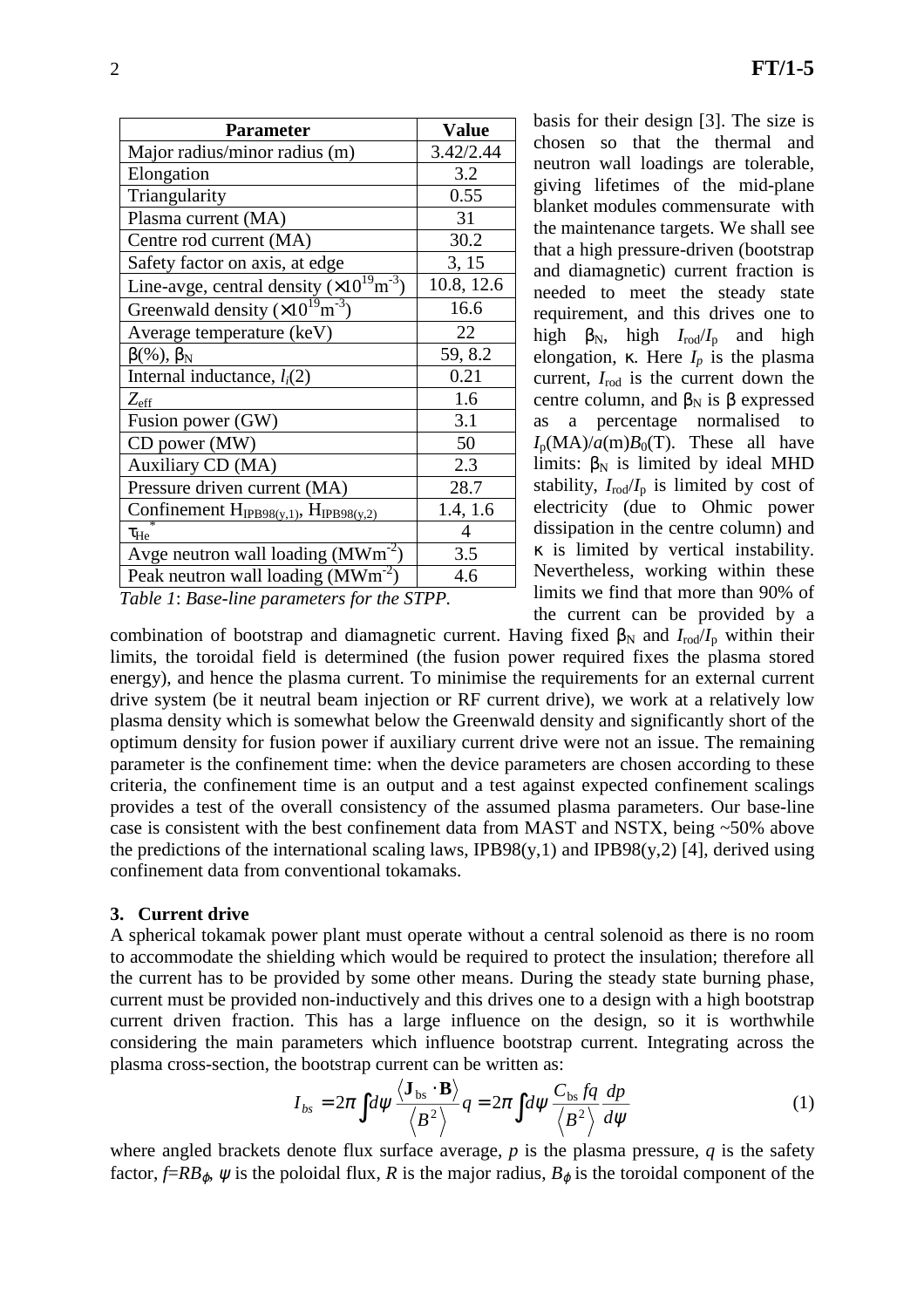magnetic field and *C*bs is a coefficient which depends on the aspect ratio and ratio of temperature to density gradients of the plasma species. To derive an approximate scaling for the bootstrap current fraction, we can replace  $C_{bs}$  and  $q$  by some weighted average across the plasma, and write

$$
\frac{I_{\rm bs}}{I_p} \sim \frac{C_{\rm bs} R B q p}{I_p \langle B^2 \rangle} \sim \beta_N \frac{I_{\rm rod}}{I_p} h(\kappa)
$$
\n(2)

where  $h(\kappa)$  is an increasing function of  $\kappa$ , arising mainly from *q*. Numerically one typically finds  $h(\kappa)$  is approximately linear, but it depends on the details of the current profile. One of the key features of the ST is its high natural elongation, and Eq (2) shows that it is essential to exploit this capability to gain full advantage of the ST configuration. This is the main reason for our choice,  $\kappa$ =3.2 leading to a total of 28.7MA of pressure-driven current.

The bootstrap current has the property that it vanishes at the magnetic axis, and therefore such a large pressure-driven current fraction inevitably leads one to a hollow current profile. Here we note another important difference between the conventional tokamak and the ST: a monotonic *q* profile can be maintained in an ST even if the current profile is hollow. It may turn out that a non-monotonic *q*-profile has beneficial properties (such as generation of internal transport barriers) that outweigh the challenges associated with MHD stability, but for the present we assume that a monotonic *q*-profile is the more desirable, and design our current drive system to provide this. In Fig 1 we show profiles for (a) the total current density, (b) the required externally driven current profile and (c) the resulting *q*-profile.

From Fig 1, we see that auxiliary current drive must be provided in two regions: 0.14MA on axis and 2.17MA at the plasma edge. A study of the neutral beam current drive efficiency for this equilibrium indicates that this scheme is a suitable candidate for both regions. The edge current could be provided by 6 or 7 inclined 80keV beams with a total power of 40MW, while the current drive on axis would require a 500keV, 20MW beam. RF schemes also provide useful current drive options. For example, although electron cyclotron current drive (ECCD) proves to be inefficient at the plasma edge, it is an option for the core current drive. An interesting complication arises here because on the outboard side the poloidal and toroidal magnetic fields become comparable, and lead to an increase of the total magnetic field with *R* there. Thus, there is parasitic absorption of the waves as they pass through the edge region. Nevertheless, for high harmonic heating in the frequency range ~130-150GHz, accessibility is acceptable, and results in  $\sim$ 15MW required for the on-axis current drive (using  $4<sup>th</sup>$  harmonic damping). Although the power requirements are similar to NBI, ECCD has the advantages that small ports would be required, freeing up more space for tritium breeding, and the windows avoid the need for an extended containment envelope. An alternative scheme that we are also exploring is to use conversion of electron cyclotron waves into electron Bernstein waves, which do not have a high-density cut-off, and are expected to give good current drive



*Figure 1: The flux surface average of the total parallel current profile, the driven current profile and the q profile as a function of the inverse aspect ratio,* ε*, of the flux surfaces.*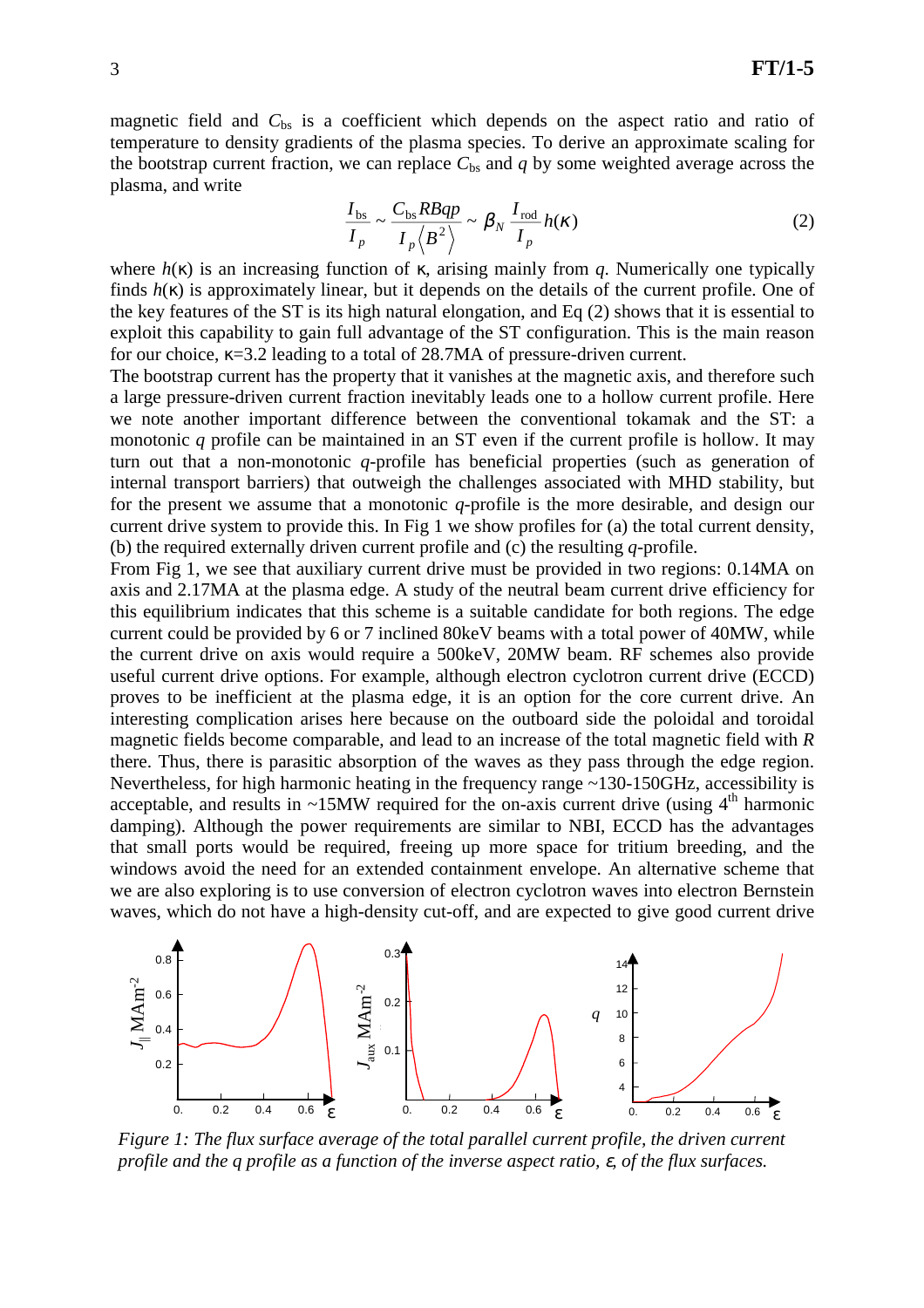efficiency. Indeed, preliminary calculations indicate that if the waves can penetrate through to the core, then a very high efficiency  $\sim 0.1 \text{AW}^{-1}$  can be achieved on axis. This is very promising, but a scenario to avoid the premature damping still needs to be identified. Turning now to the edge current drive, it is natural to consider the efficiency of lower hybrid, LH, waves. As expected, calculations indicate that LHCD is efficient for edge current drive and a power in the region ~20-30MW would be required, which is again similar to that calculated for the neutral beam system. The disadvantage with LHCD is the antenna which needs to be positioned close to the plasma and the design of this, to withstand the hostile environment, is a major challenge.

## **4. MHD stability issues**

The β-limiting ideal MHD stability issues for these types of plasma have been addressed elsewhere [5,6], so we shall not go into details here. We have constrained our pressure and current profiles so that the plasma is in the second stability regime to  $n=\infty$  ballooning modes across the full minor radius (*n* is the toroidal mode number). It was shown in ref [6] that external kink modes  $(n=1,2)$  can be stabilised by placing the wall sufficiently close to the plasma (within  $\approx 25\%$  of the minor radius). Internal MHD modes (eg infernal modes) were found to be stable for the equilibrium studied there, but a full analysis of the robustness of this result to variations in profiles (eg pressure and *q*) needs further work. Other issues which remain to be addressed include the stability of the intermediate *n* ideal MHD modes, resistive wall modes and neoclassical tearing modes. One point to note about neoclassical tearing modes is that STPP operates at high *q*, and low order rational surfaces are excluded from the plasma (see Fig 1). This eliminates the most dangerous tearing modes, and may prove to be a key advantage of the ST.

Another important issue to address is the vertical stability, particularly as we are at a much higher elongation than one would consider in a conventional tokamak. Nevertheless there are two features of our



*Figure 2: Poloidal cross-section of the free boundary equilibrium reconstruction showing the positions of the PF coils.*

design which allow us to go to such high elongations: tighter aspect ratio and lower internal inductance both tend to increase the natural elongation. To quantify our vertical stability it is necessary to develop a solution to the free boundary equilibrium. The engineering design allows for three pairs of poloidal field, PF, coils, and the chosen double null operation leads to an up-down symmetry about the mid-plane (see Fig 2). The desired plasma shape can be achieved with the following PF coil currents: 3.885MA in the divertor coil, PF1, –8.0MA in PF2 and –4.375MA in PF3. The resulting equilibrium is very close to marginal stability, but is not quite naturally stable. In the presence of the vacuum vessel we find very small growth rates,  $\sim$ 100s<sup>-1</sup> and a stability parameter  $f_s$ =3.5 ( $f_s$  is the ratio of stabilising to destabilising force gradients [7]). This should be easy to compensate with a feedback coil.

#### **5. Alpha-particle orbits and ripple losses**

There are two important features of  $\alpha$ -particle orbits in STPP (see Fig 3): (1) the banana width is comparable to the Larmor radius and (2) the orbit width is reduced at the outboard mid-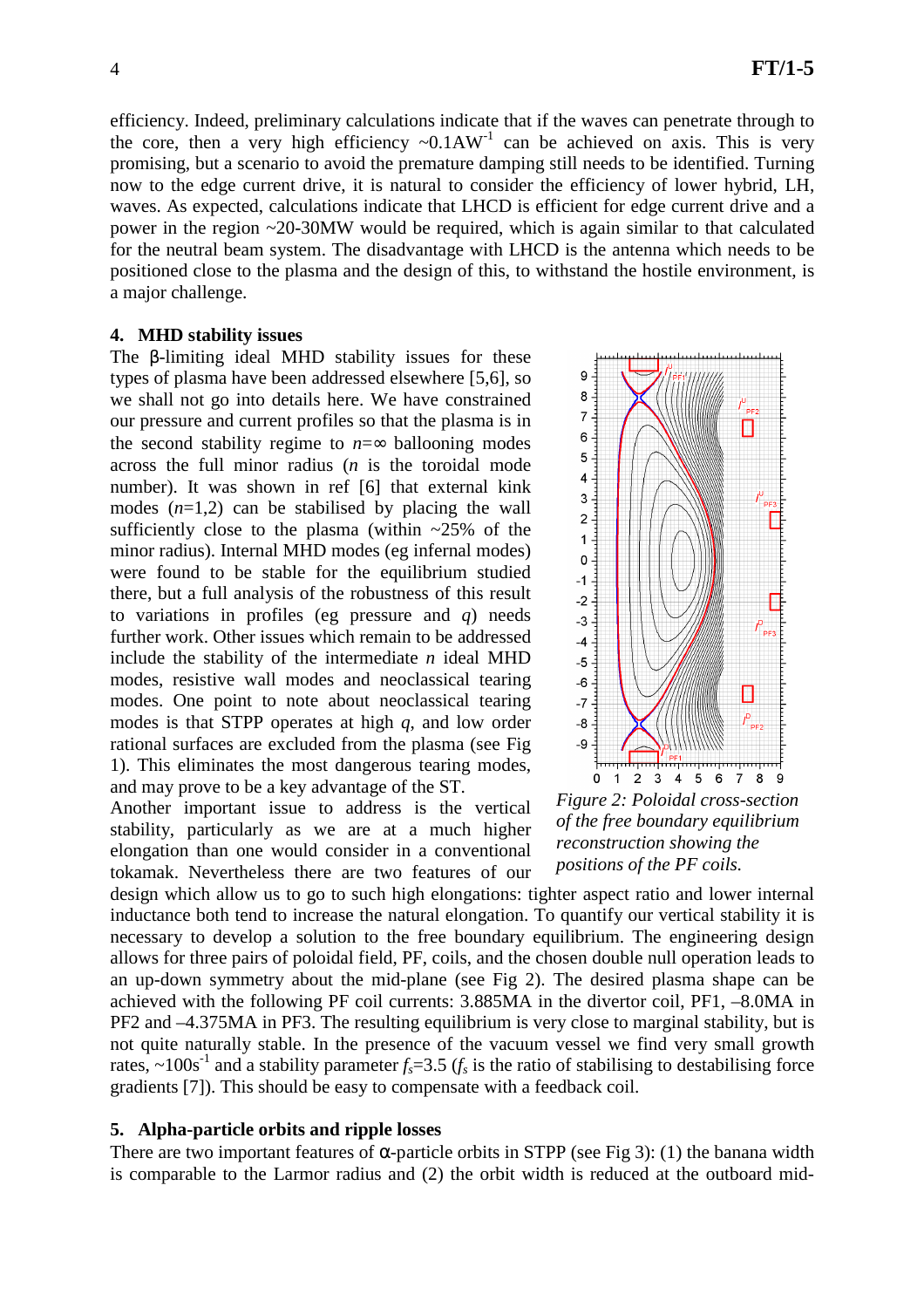

*Figure 3: Full orbit of a trapped 3.5MeV* α*-particle in STPP.*

plane due to increasing poloidal magnetic field there (see Section 3). The first effect means that a full orbit code is required to study α-particle losses, for which we have developed the new code, CUEBIT [8]. The orbit pinching effect helps to improve energetic  $\alpha$ -particle confinement. We follow a large number of  $3.5MeV$  α-particles, distributed radially according to the fusion power density. The velocity distribution is taken to be isotropic on the outboard mid-plane (for simplicity), so that our predictions for lost particles are somewhat pessimistic. If we neglect the toroidal field ripple, the losses are low,  $\sim$  2.4%. The number of toroidal field coils  $(N=16)$  has been chosen to ensure that the ripple magnitude is less than 1% across the entire plasma to keep the ripple induced losses low. This could be further reduced by the use of magnetic plates if required, but initial estimates using CUEBIT indicate that the total fraction of lost  $\alpha$ -particles is tolerable  $(-4-5\%)$ .

#### **6. Transport and Exhaust**

The design we have described so far is based on 0-D scaling laws for the transport. For example, we find that an enhanced confinement a factor 1.4 above the IPB98(y, 1) scaling law is required. Data from MAST and NSTX do seem to be broadly consistent with these scaling laws, and the best discharges have a confinement comparable with our assumptions.

We have also performed 1-D transport simulations with the ASTRA code [9], coupled to a full 2-D equilibrium code, SCENE [10]. Figure 4 shows the results for a case with very similar parameters to those of Table 1. The density profile was fixed, and the line averaged density evolved according to a pre-set time-dependence. We start at time *t*=0 with a low density, low current 'seed' plasma, and then ramp the current (artificially fast in this case) and density to steady operating values. The temperature and current profiles evolve according to the transport equations. For the temperature diffusivities, we adopt the canonical profiles transport model (CPTM) [11] and enhance the constant 'background' diffusivity so that the

confinement cannot exceed 1.4 times the IPB98 $(y,1)$  law; this is more pessimistic than the CPTM, which has weak power degradation. From the time traces shown in Fig 4, it can be seen that the plasma does indeed settle down to a steady state, with a fusion power close to 3GW. The final electron and ion temperatures are very similar over much of the profile, the exception being deep in the plasma core where the ion temperature reaches 34keV and the electron temperature 38keV.

We turn now to one of the key issues for any fusion device: the exhaust. There is a large uncertainty in the peak power density that has to be handled, due to uncertainties in the scrape-off layer



*Figure 4: Prescribed evolution of plasma current, and calculated evolution of bootstrap current,*  $\beta_N$  *and fusion power.*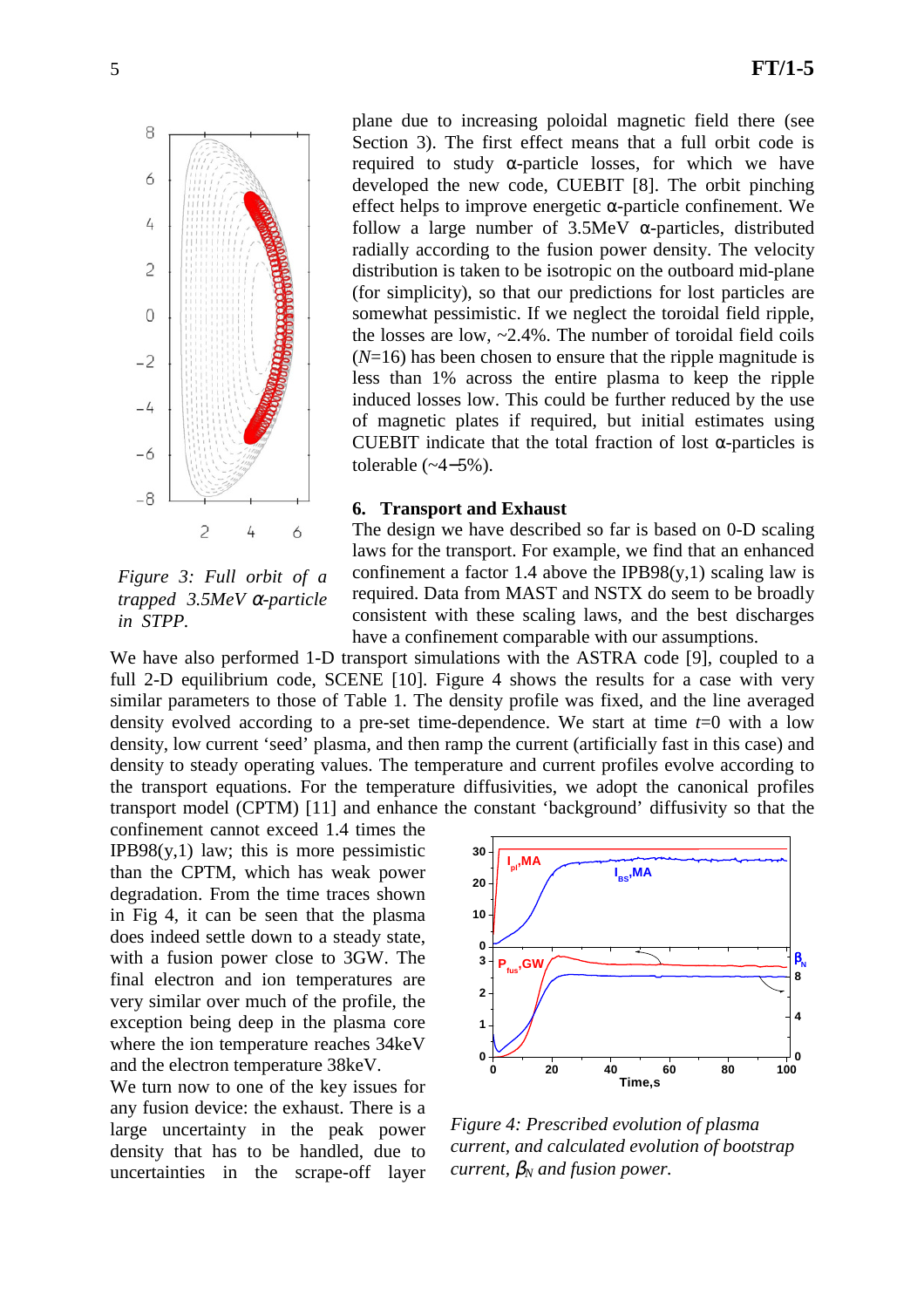

*Figure 5: Layout for the cascading pebble divertor concept*

(SOL) thickness and, if we operate in ELMy Hmode, the size of the ELMs. In order to get some idea of the kinds of powers involved, we extrapolate recent measurements from MAST, as follows. First, 95% of the power in MAST flows to the outer divertor leg during either L-mode or ELMs, which in MAST are predominantly Type III to date. There are a number of mechanisms which could contribute to this: a large surface area on the outboard side, a ballooning nature to the turbulence and a large Shafranov shift. These mechanisms are also likely to hold for the STPP plasma, and therefore we take 95% of the power to flow to the outboard side. An estimate of the SOL width is required, and as an example we use a model in which the heat-flux across the SOL is dominated by resistive ballooning mode turbulence; this model provides one of the best fits to MAST data. This predicts a width of 7.9mm on the outboard mid-plane and 2.2mm on the inboard midplane for STPP; both of these exceed the thermal ion Larmor radius. Let us assume that 50% of the power can be radiated, so that only  $\sim$ 300MW of  $\alpha$ -power has to be handled by the divertor: 285MW to the outboard leg and 15MW to the inboard leg for an L mode plasma. Allowing for a realistic flux expansion factor on the outboard side of 3.5 and 1.5 on the inboard side

leads to SOL widths at the target plates of 27.7mm and 3.3mm, respectively. Taking the outboard leg to be at a major radius of 3.5m and the inboard to be at 1.2m and angling the outer (inner) divertor plate so that the SOL strikes it at an angle of  $10^0$  ( $5^0$ ) leads to a total wetted area of  $3.5 \text{m}^2$  on the outboard side and only  $0.29 \text{m}^2$  on the inboard side. Thus, double null operation would lead to power densities on the inboard and outboard legs of  $\sim 26$ MWm<sup>-2</sup> and  $\sim$ 40MWm<sup>-2</sup>, respectively, for a steady, L-mode like discharge. If we were to consider Hmode operation, with ELMs, then the ELMs would have to be very small (much less than 1% of the stored energy) to have any chance of being tolerable. In addition, the ratio of the outboard to inboard power during the inter-ELM periods is likely to be lower in H-mode (in MAST H-modes only ~80% of the power flows to the outboard side).

Clearly, unless the strike angles can be reduced significantly, novel divertor schemes need to be developed, and one which we are considering is a scheme based on a cascading curtain of pebbles, made of SiC. The layout of the divertor system is shown in Fig 5. The pebbles, 2- 3mm in diameter, enter the top first and are immediately split into two flows: one for the inner divertor legs and one for the outer. They accelerate under free-fall before passing through the first divertor leg, after which they are collected and flow (more slowly) through ducts behind the shield on the inboard side and channels between the blanket modules on the outboard side. They then accelerate again under free-fall before passing through the lower leg and being collected in one of two chambers, until it is half-full. The flow is then switched to the second chamber while the pebbles in the first are cooled by filling the chamber with He at 5bar and fluidising: this rapidly cools the pebbles from  $1200^{\circ}$ C down to  $600^{\circ}$ C. The high grade heat is usefully employed as part of the steam cycle. The cooled pebbles can now be transferred by a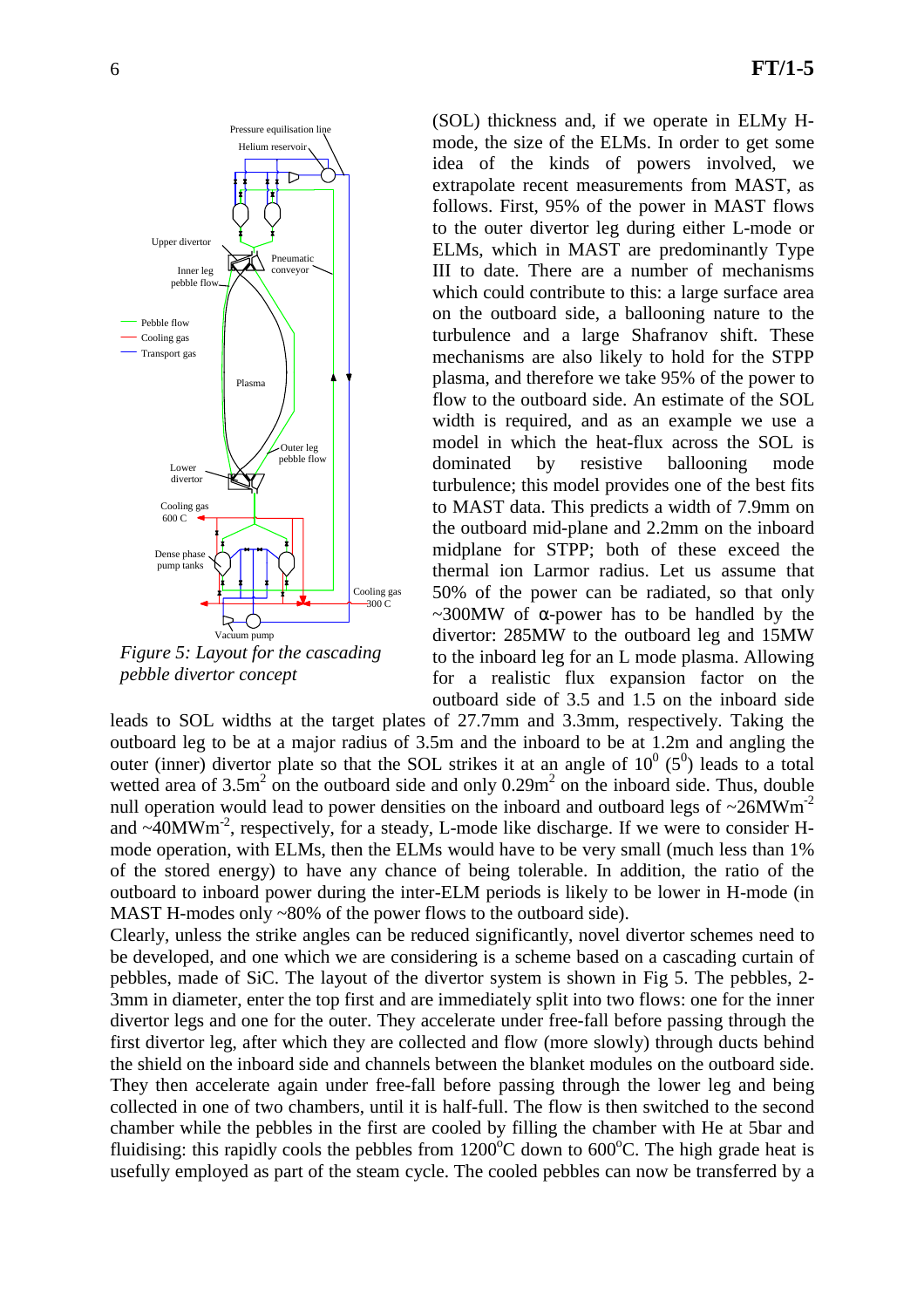pneumatic conveyor into the top chamber until it is full, after which it is isolated from the conveyor, and the tank can be evacuated to repeat the cycle. This avoids the need for complex mechanisms to transport the pebbles and offers high reliability. Detailed calculations have been performed for the temperature rise and the stresses the pebbles must endure, and the system can indeed accommodate high power loads. To illustrate this we outline here a more simplistic calculation. Taking  $M$  to be the mass flow rate of the pebbles,  $C_p$  to be the specific heat capacity of the pebble material and ∆ to be the tolerable temperature rise, the power that can be handled is *P*=*MCp*∆. Taking SiC balls of radius 1.5mm, these can tolerate temperatures in excess of 1500°C, so we assume they enter the upper divertor at  $600^{\circ}$ C and leave the lower at 1200<sup>o</sup>C, so that  $\Delta = 600$ K. The value of  $C_p$  for SiC increases strongly with temperature, but at 900 $^{\circ}$ C is 1200Jkg<sup>-1</sup>K<sup>-1</sup> so that a mass flow rate of ~400kgs<sup>-1</sup> would be required to handle the power. Further work is needed to demonstrate and optimise issues like the cooling rate, the properties of the pebble flow through pipes, etc, but this does seem to provide a possible solution to a challenging problem, which could also be applied to other fusion concepts.

## **7. Engineering design**

In this section we provide a brief overview of the extensive engineering design that has been developed [1,2]. The toroidal magnetic field (TF) is produced by a water-cooled, solid copper centre rod with 16 copper return limbs. A steel shield (also water-cooled) around the centre rod captures 245MW of the neutron power load, while the remaining 88MW is absorbed by the copper rod. The rod, which weighs a total of 650 tonnes, could be formed from an assembly of 30 tapered, spiral copper plates wrapped around a central tube; these plates would have grooves machined into them to form the coolant channels.

Turning to the first wall, this is envisaged to be of martensitic steel construction, designed to handle a maximum thermal heat flux of  $1MWm<sup>-2</sup>$  and can accommodate the peak neutron wall loading of 4.6MWm<sup>-2</sup>. The first wall is an integral part of the blanket, and both are designed to be replaced every 2 years as we describe below. A pebble bed technology is employed for the blanket, with lithium silicate chosen for the tritium-generating material. Thus, the design consists of layers of beryllium multiplier and silicate, separated by helium-cooled steel plates;



*Figure 6: Cross-section of STPP layout during maintenance: centre column removed ready for replacement; the remote arm is just lowering one of the lower blanket modules into its transporter.*

the same helium also provides the coolant for the first wall. Each layer is compartmentalised by steel corrugations which allows the  $Li<sub>6</sub>$ enrichment to be graded and so provide a more even power density profile without compromising the tritium breeding ratio, which is  $~1.1.$ 

Three pairs of PF coils are positioned outside the vessel and TF limbs. The smaller radius, divertor coils, are normal conducting copper while the base-line design for the other two pairs of PF coils is conventional superconductor (cryogenic, copper PF coils may also be an option to simplify the design at the expense of reduced efficiency).

The fusion energy released in the